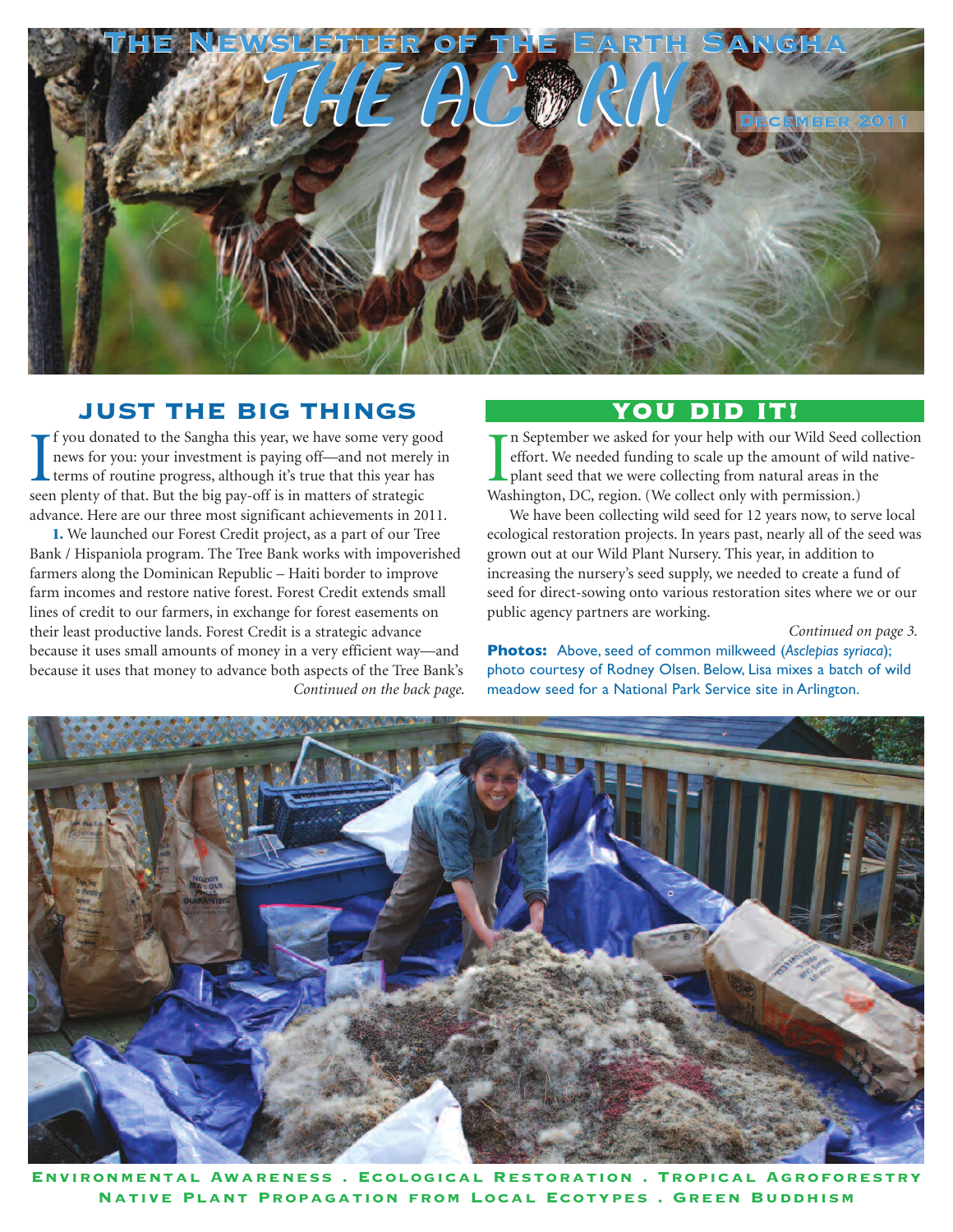#### **explain briefly why you need this loan.**

"Because I'm poor. I live from farming and I don't have access to the banks of the state and this loan is going to help me work." — *Beato Pérez*

**ORES AND THE SERVIER SHOWST THE SERVIER SHOWST SHOWST SHOWST SHOWST SHOWST SHOWST SHOWST SHOWST SHOWST SHOWST SHOWST SHOWST SHOWST SHOWST SHOWST SHOWST SHOWST SHOWST SHOWST SHOWST SHOWST SHOWST SHOWST SHOWST SHOWST SHOWST** Bank's Forest Credit program. The program extends small lines of credit (currently, from \$130 to \$520) to our Tree Bank farmers, who live in a very poor part of the Dominican Republic, along the DR – Haiti border. In exchange for the credit, farmers place some of their least productive land in a forest conservation easement. (Our project area still has ecologically valuable forest—one of the main reasons we're working there.) At present, we have a little over 50 acres in easements.

There is a little box in the Forest Credit loan form, where the applicant is asked to explain how the credit will be used. In a general sense, of course, we already know why our people need to borrow, so we expected responses like "to buy fertilizer for my bean crop." But that's not how our farmers wanted to use that space. Instead, they went big picture.

Since the Tree Bank is a grass-roots to grass-roots effort, we thought that you, the funders of the Forest Credit program, would like to hear what the farmers are saying. A sample of their responses follows.

*(A little help decoding the quotations: "Members" means members of our partner organization, the Asociación de Productores de Bosques de los Cerezos; "lenders" refers to local lenders, who typically charge eyepoppingly exorbitant interest rates; "interest," with reference to our loans, refers to our non-compounding user fee of 5 pesos (13 cents) per month for every 1,000 pesos borrowed. Translation is as slavishly literal as possible. We invite you to read repetition as evidence of consensus.)*

"I'm requesting this loan because it's going to give our members the ability to realize our agricultural efforts without having to turn to lenders, since we don't have help from the Dominican state."

— *Fausto Mateo*

"I'm requesting this loan for my agricultural work because we don't have help or loans from the Dominican state and because I cannot get money from the lenders because that's so expensive."

— *Bienvenido Recio*

"I'm requesting this loan so that I don't have to take loans with interest that is very expensive, and this is a loan that's going to free us from that." — *José Aquino*

"... because I don't have the economic resources to develop my agricultural labors and I don't want to rely on the lenders."

— *Sanchez Recio Recio*

" ... because this loan has very low interest, which is going to benefit the poor or people of small economic resources to realize the agricultural labors." — *Pedro Solis*

" ... to further my agricultural labors since this loan is going to improve the standard of living for the farmers and their families."

— *Winston Ricardo Pérez*

" ... because I don't have economic resources for my agricultural labors and with this program I can obtain a greater benefit because it's practically without interest." — *Quiterio Aquino*

... because it is going to help produce more with a lower interest charge, since we don't have opportunities with either commercial or state banks." — *Alfonso Sanchez*

" ... because I believe that with this loan I'm going to improve my production and so on. It will improve the living standard of our families." — *Cosme Damián Quezada*

" ... because with my agricultural labors this is my economic support for my family and I believe that with this loan I can improve my living standard." — *Raymundo Pérez*

" ... because it's very good for the farmers; the interest is very low and it's going to help the poor in this country." — *Juan Pablo Gomez*

" ... because I believe it's going to improve the standard of living of my family, and because I'm going to obtain a greater benefit from my harvest because the interest is very low." — *Gregorio Peña*

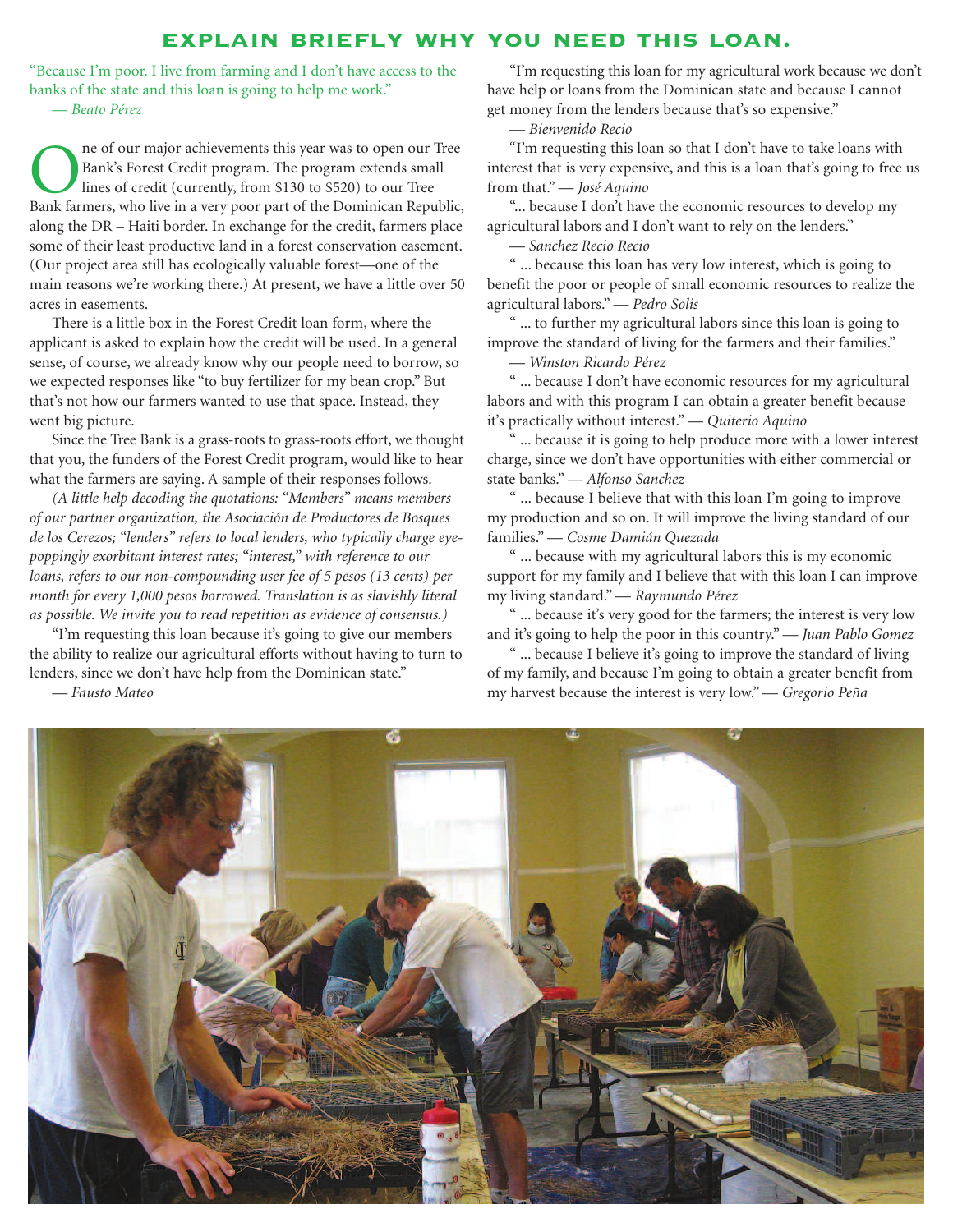### **THE MAN KNOWS HIS BEANS**

That's Joel Finkelstein, owner of Qualia Coffee, in<br>Washington, DC, at work with his hi-tech coffee roasting apparatus. Joel built his coffee business from the beans up, so to speak.That's why we have recruited him to advise us on our Rising Forests Coffee—the coffee produced by our Tree Bank farmers, along the Dominican Republic – Haiti border. Rising Forests is meant to help our farmers preserve native forest, and increase their incomes.

But the stuff won't sell if it isn't good, and that brings us back to Joel, who is a font of coffee lore.We have learned, for example, that our coffee has potential, and that single-origin Dominican coffee is unusual in the US. But it's not all good news.We've also learned that our first shipment was too moist, contained too many damaged beans, and the beans were too uneven in size (making it difficult to roast them evenly). So we're passing Joel's advice back to our farmers and they're adjusting their procedures. Improvement is a multi-cultural enterprise! One other lesson: Joel urges us to forget about "perfect." Perfect coffee, he says, is boring. So in coffee, as in all our other projects, we plan to steer clear of perfection.

Qualia Coffee can be found on line at qualiacoffee.com, and in the actual world at 3917 Georgia Avenue, Northwest.

# **ALL THAT GERMPLASM**

#### *From the front page:*

In our judgment, boosting seed collection was the single most useful thing that we could do for our region during the latter half of 2011. More seed in our system would strengthen several conservation activities at one go. It would increase production at our nursery, which is already a key resource for ecological restoration in this region. It would increase the depth and scale of our own planting activities. It would drive more invasive alien plant control by making it easier to revegetate cleared areas. And it would reach beyond us: more seed would increase—not just our own restoration efforts—but those of our public agency partners.

We wanted to focus the effort on native herbs (nonwoody plants), rather than shrubs and trees. That's partly because our nursery's woody plant accessions are already fairly extensive; it's also because bigger herb accessions would greatly extend our ability to restore meadows. And meadows are among the region's most species-diverse and most threatened plant communities.

So we asked and you gave. And then we collected—and the yield, in terms of both funding and seed, was phenomenal. Including a very generous match from an anonymous donor, about 60 of you gave us \$14,000, well past our \$10,000 target. That funding allowed us to buy supplies, hire interns to collect and clean seed, and spend a good deal of staff time on this effort as well. (Of course, our extremely hardworking and devoted volunteers also played a crucial role.)

As for the seed, you can see some of the results in the cover photo, which shows Lisa sorting and mixing some of our accessions. Thanks to you, we achieved at least a 10-fold increase over our previous year's harvest. That's hundreds of pounds of seed from scores of species. (And for many of those species, a single pound contains thousands of individual seeds.) Next spring, the results will begin to emerge here and there, in parks throughout the greater Washington region—a green and growing legacy of your generosity. We are very grateful to everyone who donated!



# **EARTH SANGHA buddhist values in action**

The Earth Sangha is a nonprofit  $501(c)(3)$  charity based in the Washington, DC, area and devoted to ecological restoration. We work in the spirit of Buddhist practice, but our members and volunteers come from a wide variety of religious and secular backgrounds.

**Want to contact us or make a donation?** You can support our work by becoming a member. Membership starts at \$35 per year. Donations are taxdeductible. You can mail us a check (made out to "Earth Sangha") or donate on our website. We will send you a receipt and include you in our mailings. (If your name and address are correct on your check, there is no need to send us anything else.) Contact us at: Earth Sangha, 10123 Commonwealth Blvd., Fairfax, VA 22032-2707 | (703) 764-4830 | earthsangha.org. Complete program information is available on our website.

**Want to volunteer or meditate with us?** We work with volunteers at our Wild Plant Nursery and our field sites in northern Virginia. We meditate in the Del Ray section of Alexandria on Tuesday evenings. For more information see our website or call Lisa Bright at (703) 764-4830.

**The Acorn:** Our newsletter is produced with "print on demand" technology, which consumes far less energy and materials than does conventional printing.

This paper is 100% post-consumer waste recycled, process chlorine-free, and manufactured entirely with wind-generated electricity. This issue © copyright 2011, Earth Sangha.

**One of the best:** The Earth Sangha is recognized by the *Catalogue for Philanthropy* as "one of the best small charities in the Washington, DC, region."

**Photos:** At left, Americorps and the Arlington Regional Master Naturalist volunteers thresh broomsedge (*Andropogon virginicus*), a native grass. Above, Joel roasts a batch of beans at Qualia Coffee.



GREATER WASHINGTON